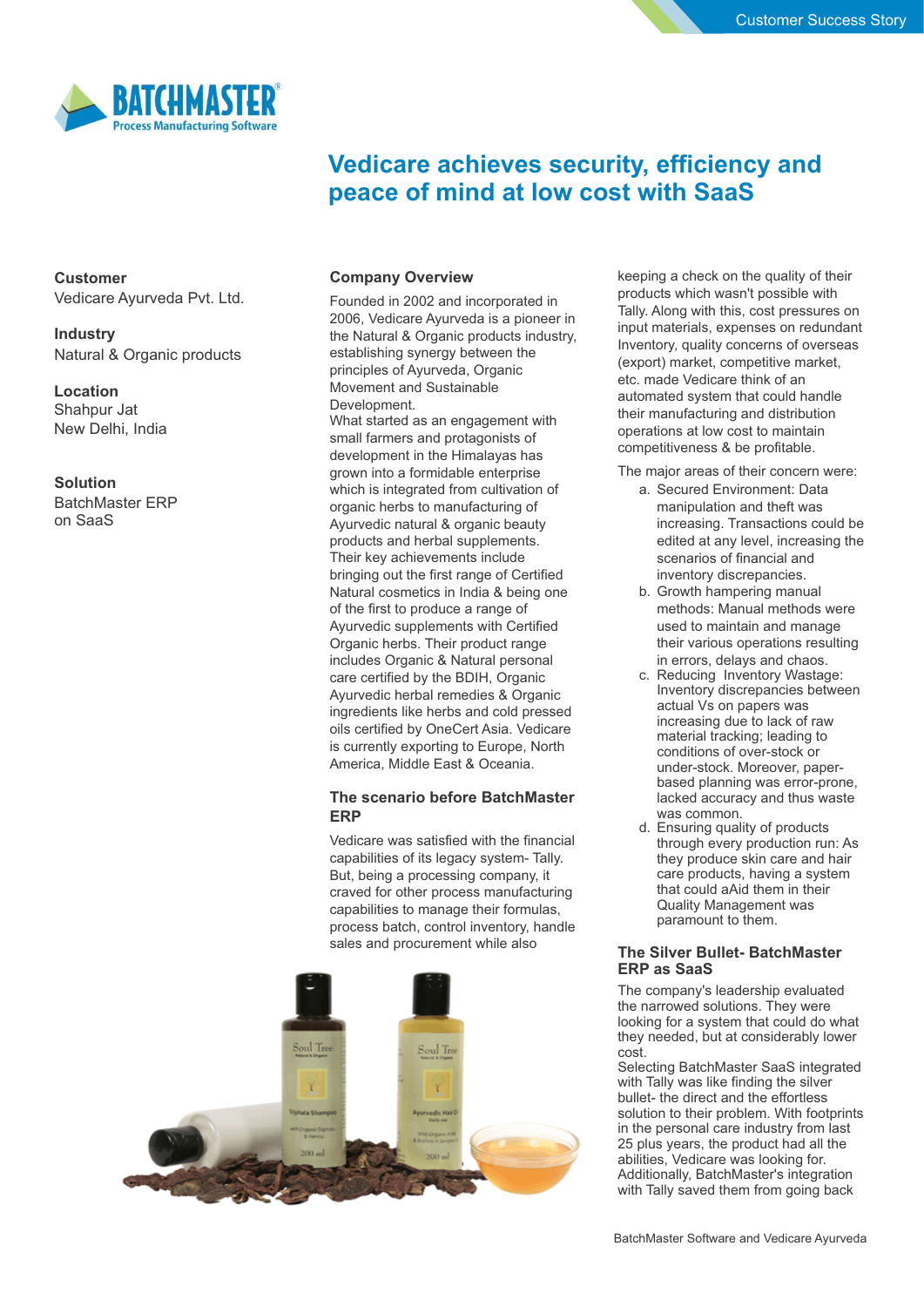*"Because of the win-win (Tally and BatchMaster SaaS) combination we acquired, there was a high level of confidence that it will work- and it worked, giving us greater capabilities and better results. Acquiring SaaS model was like a cherry on the cake".*

Mr. Vishal Bhandari, Director

(in terms of data backup and migration) instead took them ahead right from where they were. Moreover, acquiring BatchMaster ERP as SaaS enabled them get the benefits of ERP at a lower cost along with predictable expenditure cycle, faster implementation, and reduced need of technical support.

Role based permissions, automatic upload/download and approvals put a full stop on data manipulation and discrepancies. As per Mr. Vishal Bhandari, Director, "Because of the win-win (Tally and BatchMaster SaaS) combination we acquired, there was a high level of confidence that it will work- and it worked, giving us greater capabilities and better results. Acquiring SaaS model was like a cherry on the cake".

## **Being more responsive by eliminating unnecessary complexities**

The best part of the game was that it can be accessed from anywhere and at any time. They didn't have to spend high on IT infrastructure. Just a computer, an internet connection & the Remote Desktop application connected them to the world of ERP. It gave everyone an accurate, real-time picture of the business, no matter where they were. Being a SaaS model, complete maintenance, updates, backup tasks, etc. were all done by- and at BatchMaster. Their IT team had to solely focus on the product and their work. This enabled them to put all their energy and alertness into managing their operations resulting in higher productivity and minimum or no distraction caused due to handling IT infrastructures. "BatchMaster has definitely improved on our abilities to run our business efficiently. It reduced complexity, was up and running quickly, made us more responsive internally as well as externally, and decreased on-going operational costs." said Mr. Vishal Bhandari. He adds, " They stayed on their promise of 99.9% uptime. From almost two years, we never faced issues with data maintenance, backups, services, latency, updates and upgrades. We are glad we chose BatchMaster ERP as SaaS, it's the reason of our Peace of Mind."

#### **Easier traceability that simplifies compliance**

With BatchMaster's Inventory module they had complete traceability which is quite essential to their industry type. They can now trace back from a finished good lot to know in which batch it was

produced, which raw material lots were used, from which warehouse they were issued, what was the vendor lot number, and who was the Vendor.

The system was able to maintain all the details of an item, including vendor lot number, Lot number, Expiry Date etc. And also generated a report of upcoming expired lots. This gave them complete control of their inventory at multiple locations.

#### **Improved visibility of the production-to-shipping process**

By acquiring BatchMaster, mundane paper work was eliminated and every process got connected for Vedicare, giving them a complete view of their supply chain. Mr. Mukesh Singh, Accounts Head, quoted "It's also easy to monitor information flow now." They can keep a track of the process transaction by transaction and get alerts whenever there is a problem. Like, when FORM C is not received from a customer, or when a customer is reaching its credit limit or even when the payment is not received from him. As Mr. Jagan Roy, Sales Head, mentioned, " Our staff is dependent on these alerts to proactively respond to the situation. We are always assured that nothing important is being missed out."

#### **Ensuring quality products**

After implementation, every item received at the dock of Vedicare is automatically assigned "HOLD" status and is kept in an assigned quarantine bin till QC is performed and released by QA. Lot tracking through QC statuses based on Quarantine, Rejected or Hold is done. The system only allows lots with Accepted or Active statuses to be issued to production, thereby, ensuring quality products.

On the production side, the system allowed to perform QC on every production run to check quality on various parameters including issued weight of raw materials and intermediates. In case of Shampoos, they have filling and labelling stage also, which require QC and needed additional staff to handle just this.

With BatchMaster, QC can be applied at these additional stages automatically without the need of additional resources.

Moreover, system very well handles QC rejected material, material return and automatic debit note creation, in case advance payment is already done, thus saving money/cash. All the QC related information of raw materials, intermediates and finished goods now is maintained within the system with the facility of printing them on the COA, if needed.

## **Reducing wastage and optimizing costs**

Vedicare wanted a SO based system which could automatically plan production and material based on demand. BatchMaster did for them robust planning, generated plans based on demand (SO + Forecast + Inventory Safety Stock) and executed scheduling of batches. They are now able to negotiate properly with their vendors as there is visibility of future